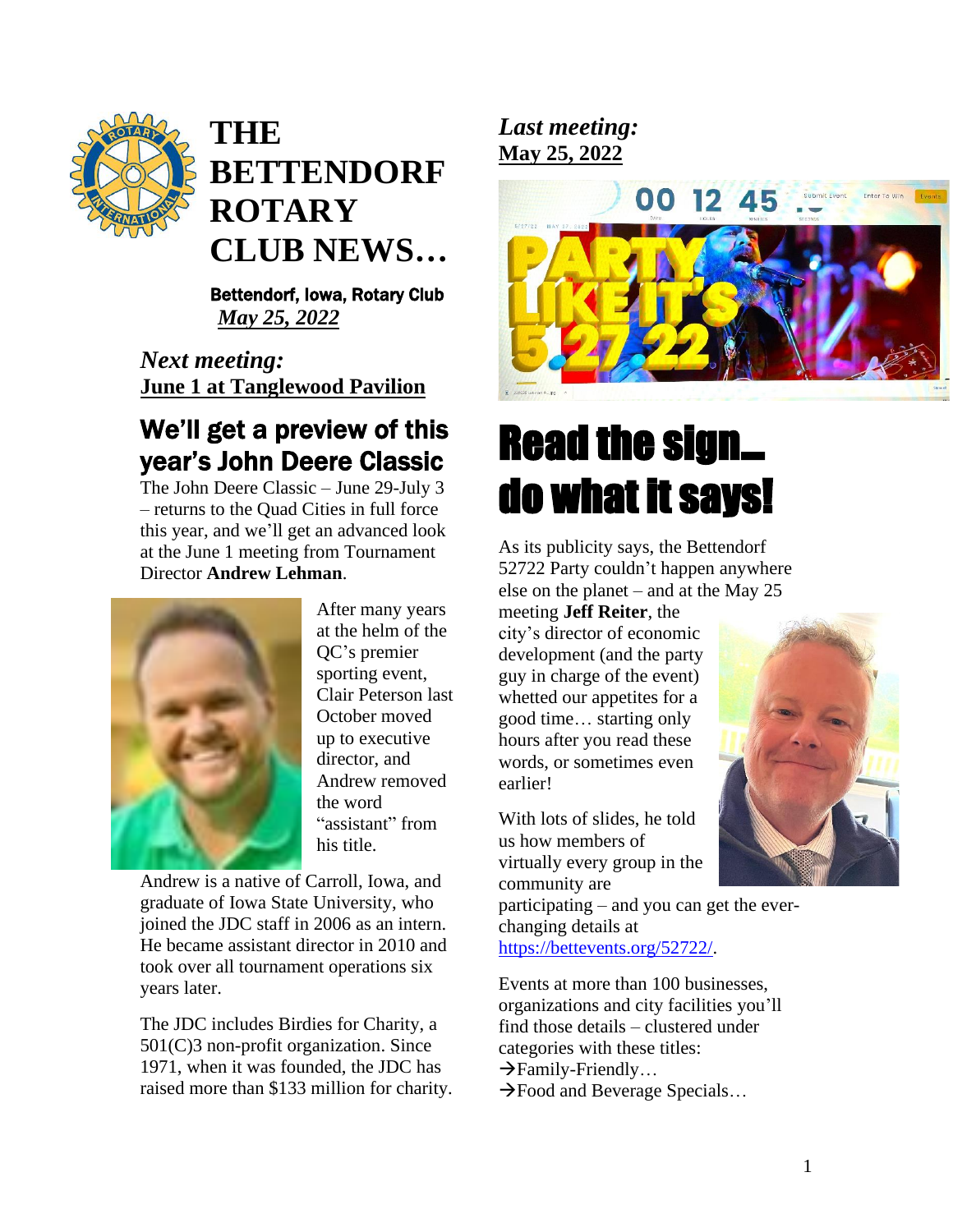$\rightarrow$ Get Active!...  $\rightarrow$ Indoor Entertainment…  $\rightarrow$ Live Music... →Outdoor Entertainment…  $\rightarrow$ Photo Op...

Click on any category, scroll down and you'll find fun that may – or may not – incorporate 52722 in its theme – but everything is there because of our city's Zip code.

Some places offer free food and drink. Some places engage visitors in contests or enter them in drawings. Some have live music. Each agency, business or organization celebrates in its own way. As Jeff said, "Take the time to get out and get reacquainted" with Bettendorf and places in it.

To illustrate the creativity that's already gone into the event, he showed a video of eight 30-second vignettes – produced by each of the four classes at Bettendorf and Pleasant Valley High Schools. They each followed the 5-2-7-2-2 theme – and you can watch it at the social media site Tik-Tok – and vote for your favorite segment.



As a lifelong Bettendorfer, Jeff had to quiz his audience on city-history trivia, with such questions as:

 $\rightarrow$ How many micro-breweries are there in Bettendorf – and can you name them?  $\rightarrow$ Name the supermarket and the women's apparel shop that were at Cumberland Square in the '70s.  $\rightarrow$ Who were the last four mayors" You can include the one in this room now. Reward for each right answer: a 52722 Tshirt.

Friday, May  $27 - 5.72.22 -$  kicks off Memorial Day weekend. The next weekend is the Be Downtown outdoor festival – and there's a whole lot of fun between them.



## Inductions…

➔**Honorary members:** It was a surprise to the recipients, and a first for Bettendorf Rotary. The owners and hosts of our weekly meetings at Tanglewood Pavilion – sisters-in-law **Donna** and **Juli Sundholm** – became the first honorary members of BRC. Each Wednesday noon they prepare a tasty and nutritious meal, adding a dessert at the first meeting of each month to treat that month's birthday celebrants. They provide refreshments for special meetings, such as the upcoming Red Badge meeting. And each of the last few years they've pulled out all of the stops to ensure our LobsterFest goes smoothly so guests enjoy themselves – and contribute generously.

Thank you, Juli and Donna – and welcome, new members!

## Announcements…



➔**Red Badge meeting:** New members can learn more about Bettendorf Rotary and Rotary International – and remove the red

sticker from their name badge – at the meeting scheduled for 6 p.m. Tuesday,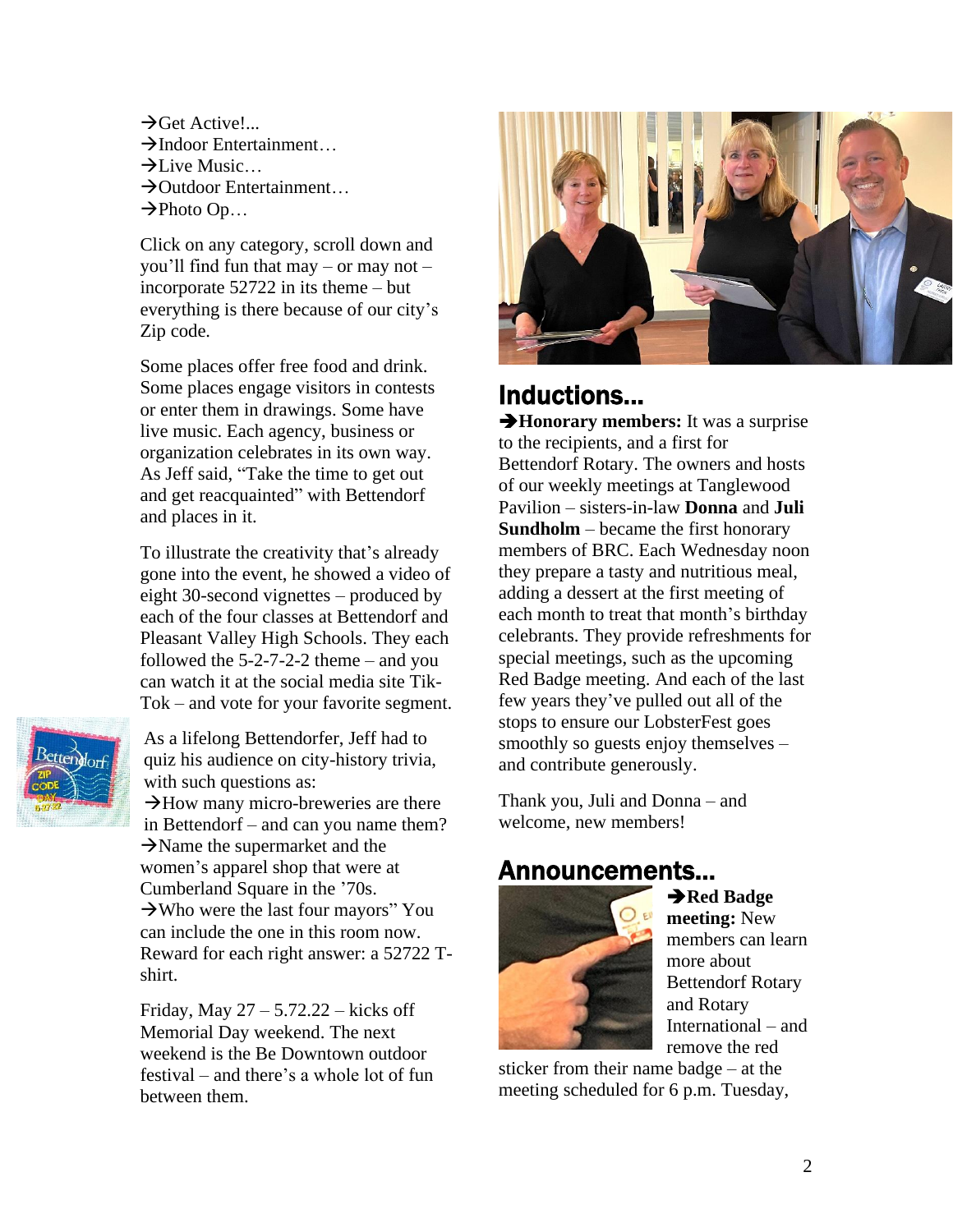June 14, at the Tanglewood Pavilion's Evergreen Room – the meeting room below the chapel.

➔**"5:01 Club":** The first of the 3rd



Thursday social "meetings" – from now on, known as "the 5:01 Club"  $$ will pop the top off at 5:01 p.m. Thursday, May 26, at Crawford

Brew Works, 3659 Devils Glen Road. 5:01 Club will re-convene every third Thursday at a different Bettendorf watering hold – to be announced.



➔**International Projects chair: Joe Campion** got a new job today, chair of BRC's International Projects, succeeding **Tim Lane**. In that capacity, Joe will coordinate with other clubs – sometimes others in the U.S., sometimes with clubs abroad, sometimes both – to identify and work on projects in, usually, less developed countries.

In one recent international project, BRC initiated a project to provide clean water for drinking and cooking at a village in Haiti. Rainwater that fell on its houses' tile roofs was collected and stored in cisterns. BRC coordinated with Rotary clubs in Haiti, elsewhere in the Caribbean and in the U.S. Midwest.

Our club's projects often involve providing clean water, improving sanitation or building structures such as schools in remote communities.

➔**Monthly BPD lunch:** Since she's on the injured reserve list with her ankle injury, and can't do it herself, **Monica Kruse** asked for a volunteer to coordinate delivery of the monthly lunch for members of the Bettendorf Police Department – at 11:30 a.m. and 8:30 p.m. on Tuesday, May 31.

**President Larry Thein** asked the volunteer to see him right after the meeting for all of the details. This month the meals are slated to come from Food Fair, he said.

➔**LobsterFest:** It's 17 days to 'game day' (LobsterFest), and **Larry**  called on:

→**Ann Kappeler** who reminded all sponsors who haven't already done so to send the names and contact information of all of the sponsor's guests to **Maria Osterberg** 

**[\(mosterberg@legat.com\)](mailto:mosterberg@legat.com)** or **Club Secretary Shelly Naumann** 

**[\(bettendorfrotary@gmail.com\)](mailto:bettendorfrotary@gmail.com).** Some sponsors who weren't at the meeting today need to supply that information, too, Ann said. That information ensures that all guests get all the information they need to receive about LobsterFest.

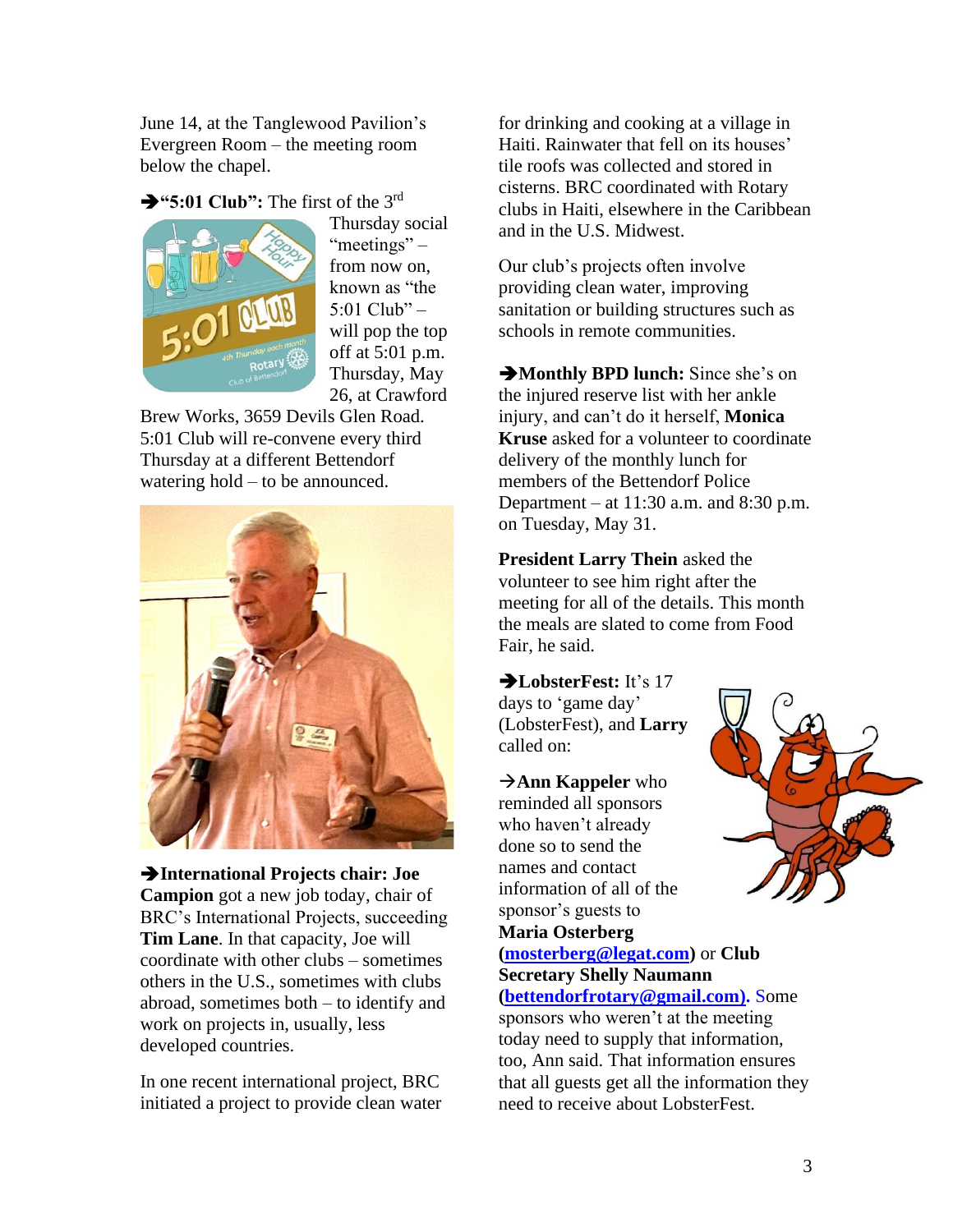→**Harry Coin**, who coordinates **parking**, asked for four volunteers to help direct cars as they arrive – and at the end of the event, so all cars don't arrive at the exit at once.

As a reminder, here are this year's LobsterFest sponsors – their support provides major funding for Bettendorf Rotary Charitable Grants to QC nonprofit organizations.

#### **Presenting Sponsors**

Abbey Carpet Gallery – **Bill Daley** TBK Bank – **John DeDoncker**

#### **Gold Sponsors**

Build To Suit – **Paul Boffeli** Focus Development – **Kevin Koellner** RJS & Associates – **Dick Schillig** Ron's Toy Box/Duck Creek Tire – **Ron Crist** Valley Construction – Mark Carlson Hy-Vee – Tim Cernin, store manager

#### **Silver Sponsors**

Ascentra Credit Union – **Jennifer Naeve** Edward Jones ~ Tim Lane – **Tim Lane** Iowa-American Water – **Peggy Schneden** The Boeye Real Estate Team – **Brad Boeye** Point Builders – **Scott Naumann** Blaze Restoration – **Mike Simons** BankORION – **Dean Kraus**/Aleshia American Bank – **Brock Biggerstaff** Doland Jewelers – **Will Doland** ALM Positioners – **Mark Ross** IMEG – **Eric Reinsch** Unity Point Foundation – **Mary Macumber-Schmidt** Brian Schmidt & Mary Macumber Schmidt – **Mary Macumber-Schmidt** Goosehead Insurance  $\sim$  Larry Thein  $-$ **Larry Thein** and **Matt Sturdevant** Thomas W Olson, DDS Family Dentistry – **Dr. Tom Olson**

Arena Computer Consulting – **Brian Goerdt** Grace Engineering Gallagher, Millage & Gallagher – **Robert Gallagher Jr** TAG – **Mike Vondran** State Farm - Marty Clifton – **Marty Clifton** CSTechnologies – Bruce Duling Realty ONE Group – **Mike Ingleby** Ferrell's – **Dan Harvey** Steve's Mirror and Glass – **Jerry Felsing** Werner Restoration Services – **Brent Werner** Meridian Title – **Monica Kruse** Central Scott Telephone – Donn Wilmott UBS Financial Services ~ Kevin Kraft – Kevin Kraft Weerts Funeral Home – **Renalda Samolitis**

#### **Bronze Sponsors**

State Farm ~ Tracy Wachel Naab – **Tracy Naab** Russell – **Lee Marbach / Melissa Pepper** Windmiller Design Build LLC – **Craig Windmiller** Califf & Harper, Attorneys at Law – **Frank Mitvalsky** David Franks, Attorney at Law – **David Franks** Legat Architects – **Maria Osterberg** Sharon & Brad Sarver – **Sharon Sarver** Fortress Bank **– Jennifer Garlach / Keith Worner** Senior Star at Elmore Place – **Annette Martinez**

**[Have an announcement? To make sure it's complete, by Wednesday noon please send an email to Editor Fred – [fred.anderson.1144@gmail.com](mailto:fred.anderson.1144@gmail.com) – and include Who you are… What your announcement is… When it's happening… Why someone should go… and How to get there. Thanks.]**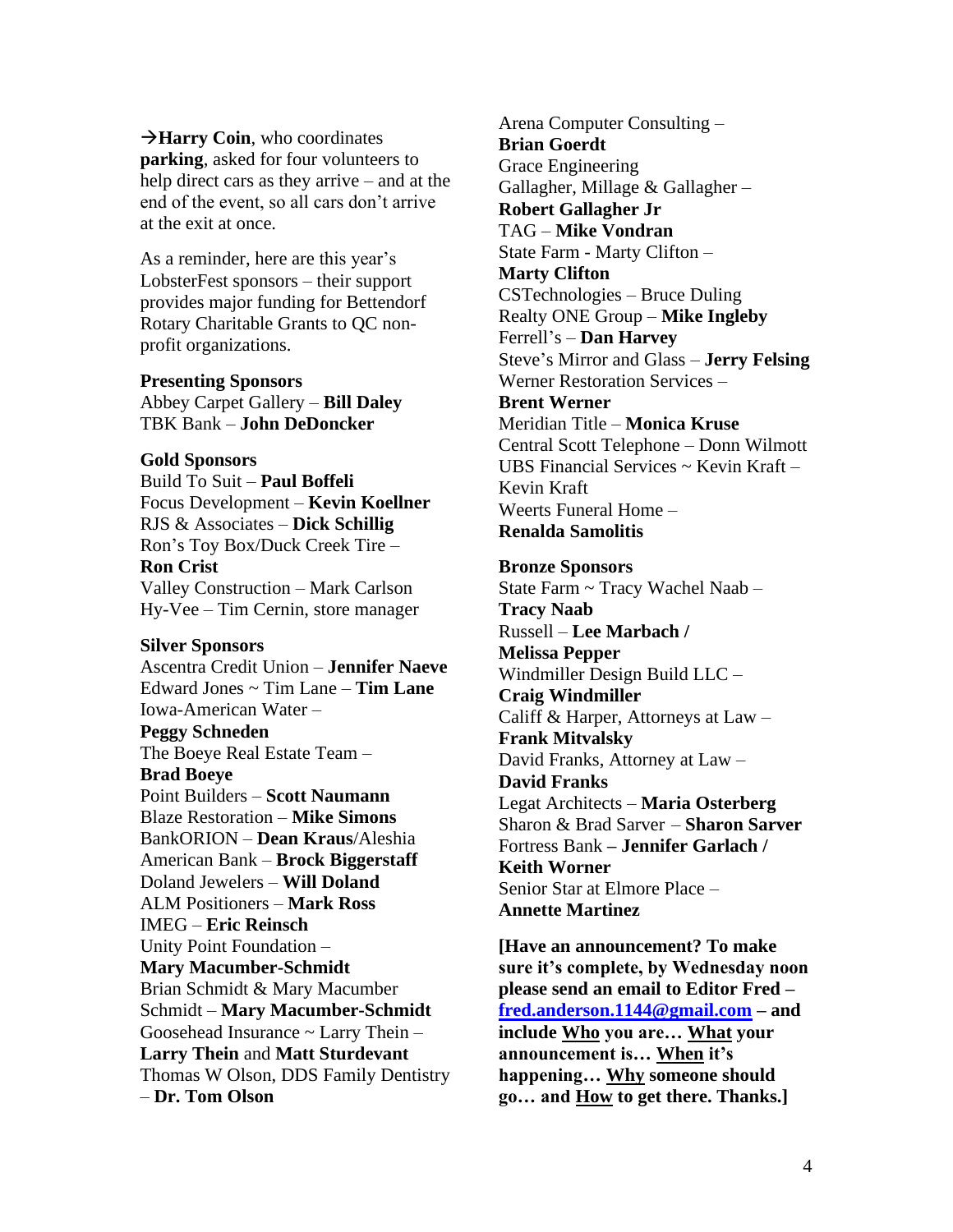# BRC Happy \$\$ Plus…

**President Larry Thein** took the microphone around the room to share members' news: **Dan Harvey** – it'd be good to have more BRC members to join him on the team vying for the QC Rotary Club title at the QC Heart Walk, kicking off at 8 a.m. Saturday, June 11, at Schwiebert Park, riverfront at 101 17<sup>th</sup> St., Rock Island… **Maria Osterberg** – enjoyed handing out dictionaries to  $4<sup>th</sup>$ graders at Hopewell Elementary… **Ann Kappeler** – gave dictionaries to three  $4<sup>th</sup>$ grade classes at Hoover Elementary + helped give out Scott County Regional Authority grants… **Bill Daley** – after today's meeting, going to hand out dictionaries at Rivermont Collegiate + gave \$\$ to support **Larry** in the Heart Walk (prompting some others to join in)… **Joe Campion** – passed out good advice with dictionaries to  $4<sup>th</sup>$  graders at Pleasant View Elementary: he told them to look him in the eye and smile as they shook his hand – and give him their "business card"… **Scott Naumann** – on Sunday, **Shelly**'s Dad, a Korean War veteran, was presented a Quilt of Honor + he saw **Monica Kruse** moving about pretty fast with her hurt ankle on a scooter (which prompted **Dr. Tom Olson**  to quip she was "on Kruse-control")… **Mayor Bob Gallagher** – happy Jeff Reiter is here today to tell all about Bettendorf 52722 Zip Code Day… which led right into the program.

# The meeting opened…

After the bell sounded, **President Larry Thein** called the meeting to order and introduced our guest speaker, **Jeff Reiter**, who led planning for the Bettendorf 52722 Zip Code Party.

Larry asked **Scott Naumann** to lead the recitation of "The 4-Way Test." **Tom** 

**Howard** led the singing of the patriotic song, "America the Beautiful." Pat Engelhaupt, who has just become a member, led the Pledge of Allegiance.

**Larry** led the Moment of Silence, during which **S.K. Nanda** asked for support for our troops; **Tom Howard** called for prayers and healing for the families of the school children and teachers slain in the attack in Uvalde, Texas; **Dr. Tom Olson**  asked for quick healing for **Craig Windmiller** as he undergoes kneereplacement surgery; and **Larry** sought quick healing for **Monica Kruse** with her injured knee.



**Club Secretary Shelly Naumann**  handed off to **Maria Osterberg,** who introduced today's visitors, recipients of Bettendorf Rotary Scholarships: (from left) **Alyse Zuiderveen**, Pleasant Valley High School senior, who will attend Cedarville University; **Kara Hughes**, Morning Star Academy, who will attend Grace College; and **Claire Horsfield**, PVHS, who will attend Arizona State University.

Earlier in the week, **Monica Kruse**  presented their scholarships to Alyse and Claire, and **Frank Mitvalsky** gave Kara hers.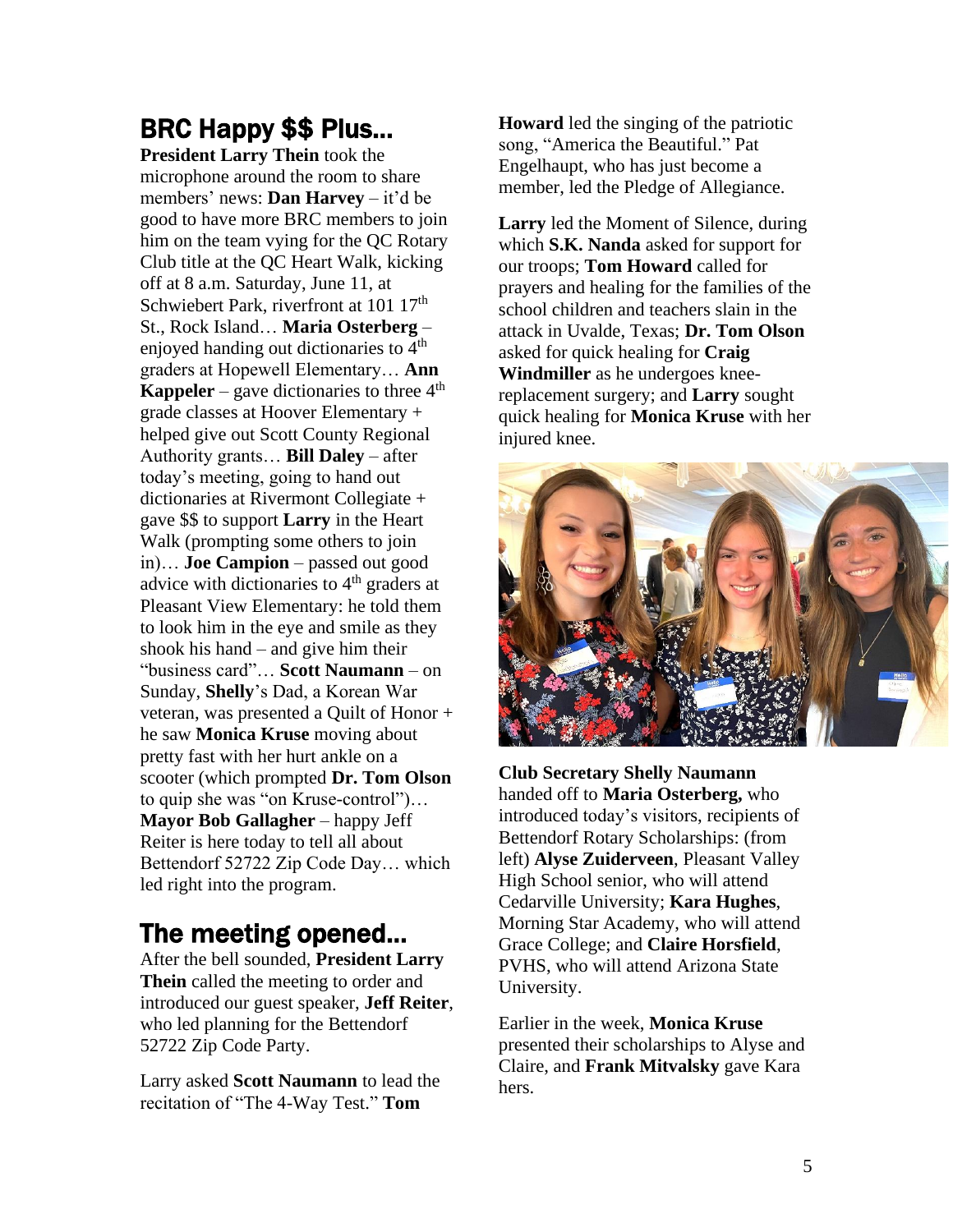After announcements, **Tom Howard** led singing of "Sing Rotarians" and "Sunny Side of the Street"… on a rainy day.

# At the end…



 … of the meeting today, **Maria Osterberg** won the drawing for a free make-up from among the names of members who shared their news in today's installment of "BRC Happy \$\$ Plus."

## Upcoming meetings & more…

Meeting programs thanks to Program Chair **Scott Naumann, 563-505-7953; [scottnaumann@msn.com:](mailto:scottnaumann@msn.com)**



**Thursday, May 26:** The first 5:01 Club gets together at Crawford Brew Works, 3659 Devils Glen Road **June 1:** Andrew Lehman: preview of John Deere Classic

**June 4-8:** Rotary International Convention, Houston, Texas; to register: <https://convention.rotary.org/en>

**Saturday, June 11: LobsterFest Tuesday, June 14:** Red Badge meeting, 6 p.m. at Tanglewood's Evergreen Room **Wednesday, June 29-Sunday, July 3:**  John Deere Classic, where BRC manages the gallery at Hole No. 1 [**Add some music to your life:**

**Bettendorf Public Library Summer Concerts, Faye's Field**: 6:30 p.m. Thursday, June 2 – Doggin' Out [**Friday Concerts, Veterans Memorial**  Park Bandshell: 7:30 p.m. Friday, June 3 – Bettendorf Park Band + ice cream social by Friends of Haiti]

## To join BRC meetings via ZOOM…

**[https://us02web.zoom.us/j/8611497249](https://us02web.zoom.us/j/86114972491?pwd=c3RZdm5qL01EckFWZzFrSjZkZ01ZZz09) [1?pwd=c3RZdm5qL01EckFWZzFrSj](https://us02web.zoom.us/j/86114972491?pwd=c3RZdm5qL01EckFWZzFrSjZkZ01ZZz09) [ZkZ01ZZz09](https://us02web.zoom.us/j/86114972491?pwd=c3RZdm5qL01EckFWZzFrSjZkZ01ZZz09) Meeting ID: 861 1497 2491 Passcode: 816180**

## *BRC News* staff…

**Editor, reporter, photographer:** Fred Anderson **[fred.anderson.1144@gmail.com](mailto:fred.anderson.1144@gmail.com) Correspondent, Website host:**  Shelly Naumann: **[bettendorfrotary@gmail.com](mailto:bettendorfrotary@gmail.com)**

#### For more on Bettendorf Rotary… **Website:**

**<http://www.bettendorfrotary.com/> Facebook: https://www.facebook.com/ bettendorfrotary**

## Make up at another QC club…

*[NOTE: To update any of these listings, please notify the editor; thanks]*  Monday, noon: Davenport – Davenport YMCA Monday, noon: Moline –Trinity Lutheran Church, Moline Monday, 6 p.m.: QC Illinois – Club Room, upstairs, Hy-Vee, 30th Street & 18th Avenue, Rock Island Tuesday, 7:15 a.m.: River Cities – Brothers Restaurant, Rapids City Tuesday, noon: Rock Island – QC Botanical Center **Wednesday, noon: Bettendorf – Tanglewood Hills Pavilion**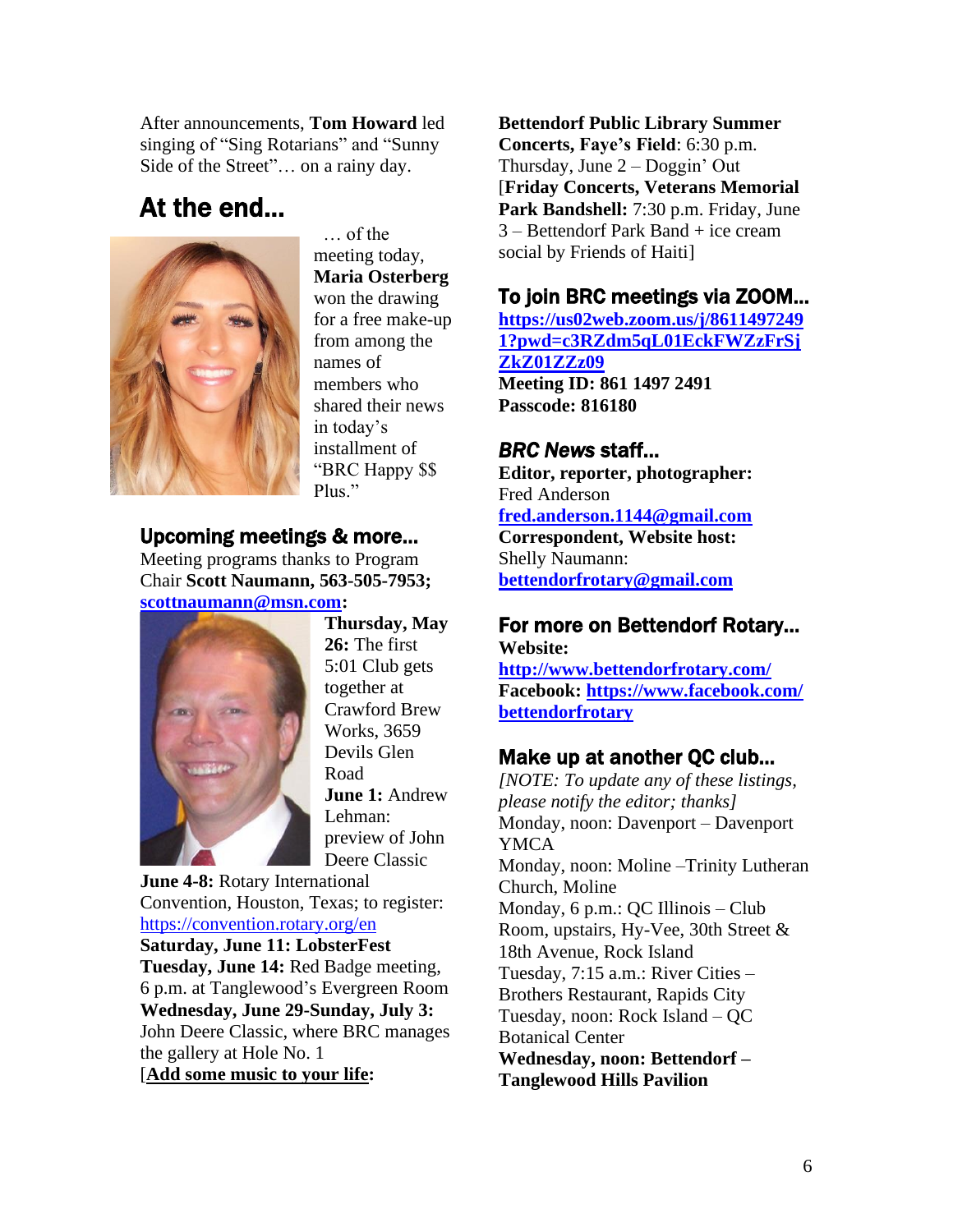Wednesday, 5 p.m.: Mini Meet – Lunardi's Restaurant, Davenport Thursday, 7 a.m.: Iowa Quad Cities – J-Bar, Elmore Avenue, Davenport Thursday, noon: East Moline – Christ United Methodist Church Thursday, noon: Milan – Pinnacle Country Club 2nd and 4th Thursdays, 5:30 p.m.: Twin Rivers Rotary After Hours – Bierstube, Moline Friday, noon: North Scott – Steeplegate Inn, Davenport



## *Rotary elsewhere…*

## Rotary District 6000…

## District 6000 governor…



*The Resources for Inspiration and Special Events (R.I.S.E.) Action Team shares this:*

"Experience is something you don't get until just after you need it."

- George Carlin

IN ROTARY FELLOWSHIP Alka K Khanolkar | District Governor 2021-22 Rotary District 6000 Email - [akhanolkar6000@gmail.com](mailto:akhanolkar6000@gmail.com) Cell – 319-504-9857

#### For more on Rotary District 6000: **<https://rotary6000.org/>**

## Rotary Foundation minute…



**[S.K. Nanda**, BRC's Rotary Foundation chair, makes sure we have a minute each week to learn something about how the Rotary Foundation is helping people.] **It's Week 3 of** 

**Rotary International's Month of Youth Service.**

In about two weeks, more than 20,000 delegates from all over the world will be converging on the bustling city of Houston for the  $112<sup>th</sup>$  Rotary International Convention taking place June 4-8. While preparations are in top gear by attending members, Rotary Clubs, Districts and Rotarians have not stopped their humanitarian efforts, nor have they slowed down in their bid to make the world a better place for all concerned.

A case in point is The Roswell Rotary Club (Ga.) which is stepping in to help a population deprived of one of life's basic necessities – water. According to a report in *The Alpharetta-Roswell Herald*, The Roswell Rotary, in conjunction with TRF and other local clubs, has led an effort to raise nearly \$250,000 to implement a safe water supply in six remote Panamanian villages. While residents in wealthier nations may take it for granted, clean drinking water is hard to come by in some remote areas. For residents in these and other remote villages of Panama, it's a daily reality. Drinking dirty water is a serious risk for illness, but sometimes, it's the only option.

The humanitarian effort was spearheaded by Roswell Rotarian Langdon